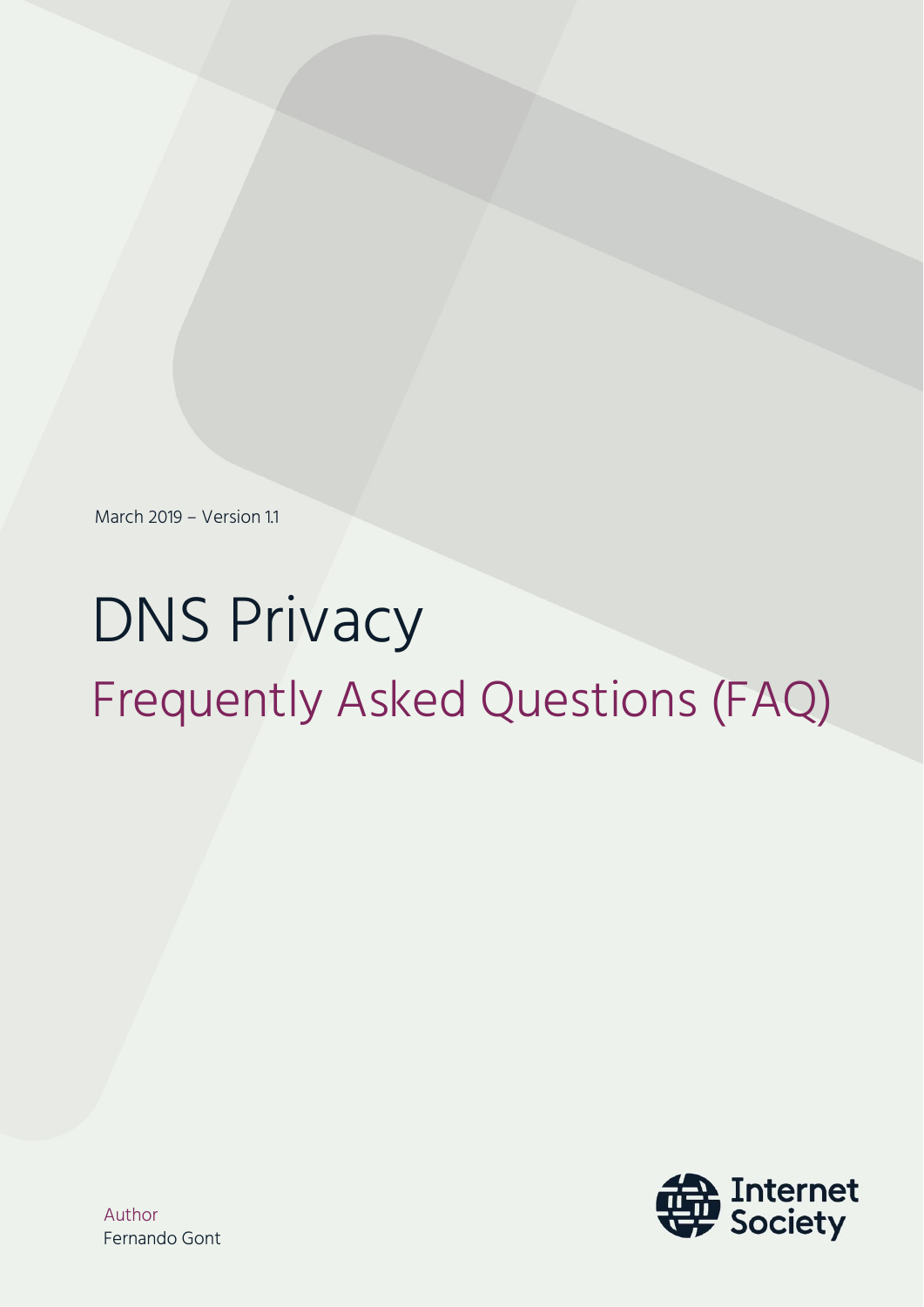#### 1. What are the privacy implications of the Domain Name System?

Almost every time we use an Internet application, one or more DNS transactions are performed to translate human-friendly domain names into a set of IP addresses that can be used to deliver packets over the Internet. DNS transactions can therefore be correlated with the applications we use, the websites we visit, and sometimes even the people we communicate with.

Whilst the domain name information itself is public, the transactions performed by the hosts are not. Unfortunately, the DNS does not inherently employ any mechanisms to provide confidentiality for these transactions, and the corresponding information can therefore easily be logged by the operators of DNS resolvers and name servers, as well as be eavesdropped by others.

#### 2. Where could DNS privacy be affected?

DNS queries can be captured or logged at:

- the communications links and devices between the stub resolver and the recursive resolver;
- the recursive resolver:
- the communications links and devices between the recursive resolver and the authoritative DNS servers; and
- the authoritative nameservers.



The recursive resolver is in a privileged position to log all of the DNS queries and responses. After all, DNS queries are explicitly sent to the recursive resolver by the stub resolvers.

靈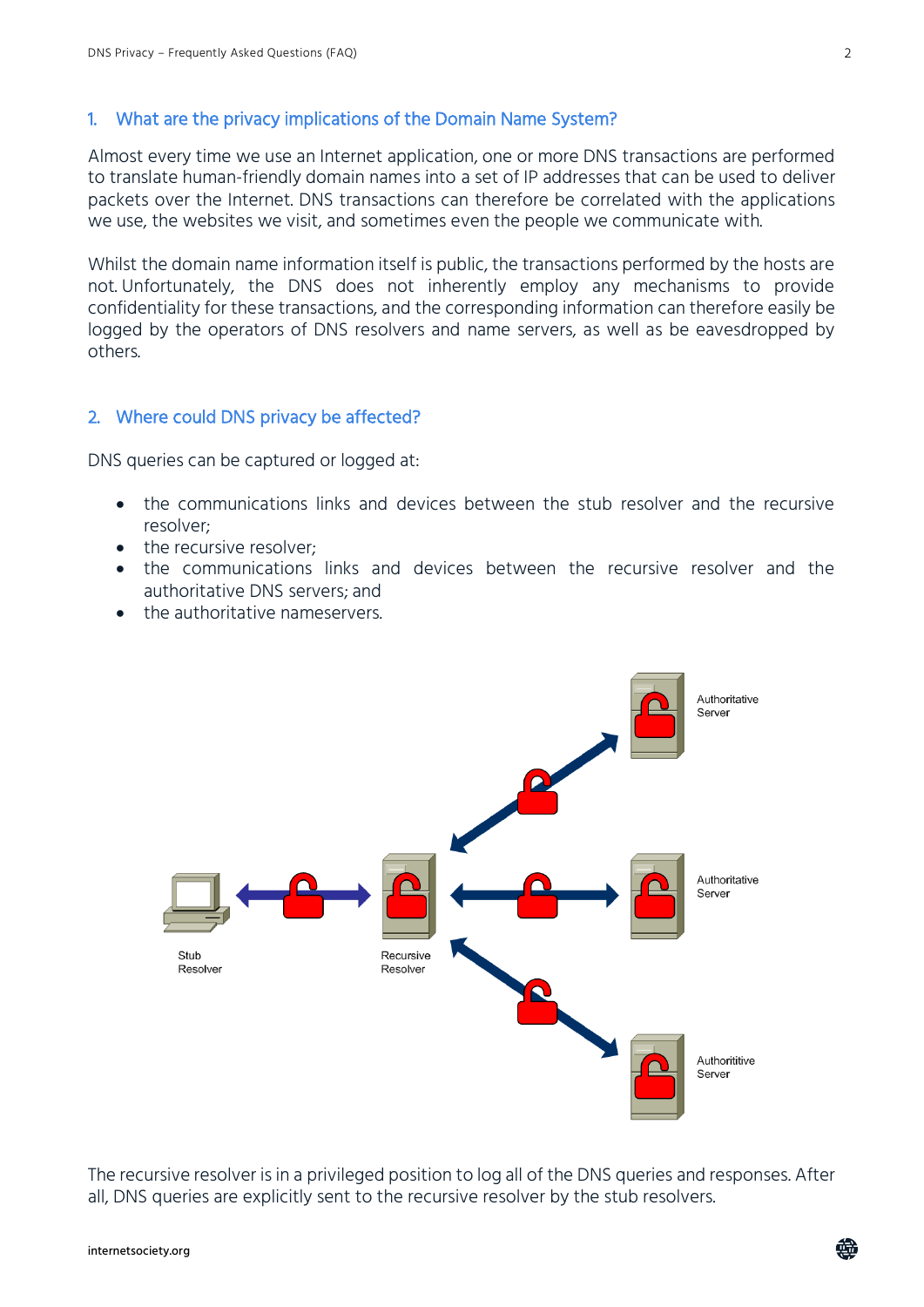Any entity with access to the communications links or devices between the stub resolver and the recursive resolver, or the recursive resolver and the authoritative names servers could passively monitor the DNS transactions. Alternatively, an attacker that does not have access to such communications links or devices might still be able to eavesdrop on such DNS transactions – e.g. by attacking the routing system to divert traffic to a communications link they can eavesdrop on.

Finally, since the original query is normally re-sent to all of the authoritative nameservers involved in the recursive resolution process, authoritative nameservers might also be in a position to log information about user queries.

#### 3. Isn't privacy for DNS transactions already provided by DNSSEC?

No. DNSSEC provides DNS data authentication, but does not provide confidentiality for DNS transactions. Confidentiality was not among the design goals of DNSSEC.

#### 4. What kind of privacy improvements have been developed for the DNS?

There have been improvements in two areas:

- Query name minimization (QNAME minimisation)
- Privacy improvements for transactions between stub resolvers and recursive resolvers

The improvements on these two areas are orthogonal. QNAME minimisation reduces the amount of data disclosed to authoritative nameservers. On the other hand, a number of technologies are available that provide confidentiality for DNS transactions between stub resolvers and recursive resolvers (see "6. What technologies are available for providing confidentiality to DNS [transactions between stub resolvers and recursive resolvers?](#page-4-0)").

#### <span id="page-2-0"></span>5. What is Query Name (QNAME) minimization?

QNAME minimisation is an experimental method specified in [\[RFC7816\]](https://www.rfc-editor.org/info/rfc7816) to minimize the amount of data sent in DNS queries. Rather than re-sending the same DNS query to each authoritative name server that is queried during the recursive resolution process, QNAME minimisation argues that the recursive resolver should walk the authority hierarchy of a domain name by querying NS records, starting with the Top-level Domain (TLD), and increasing one level in the domain depth in each subsequent query.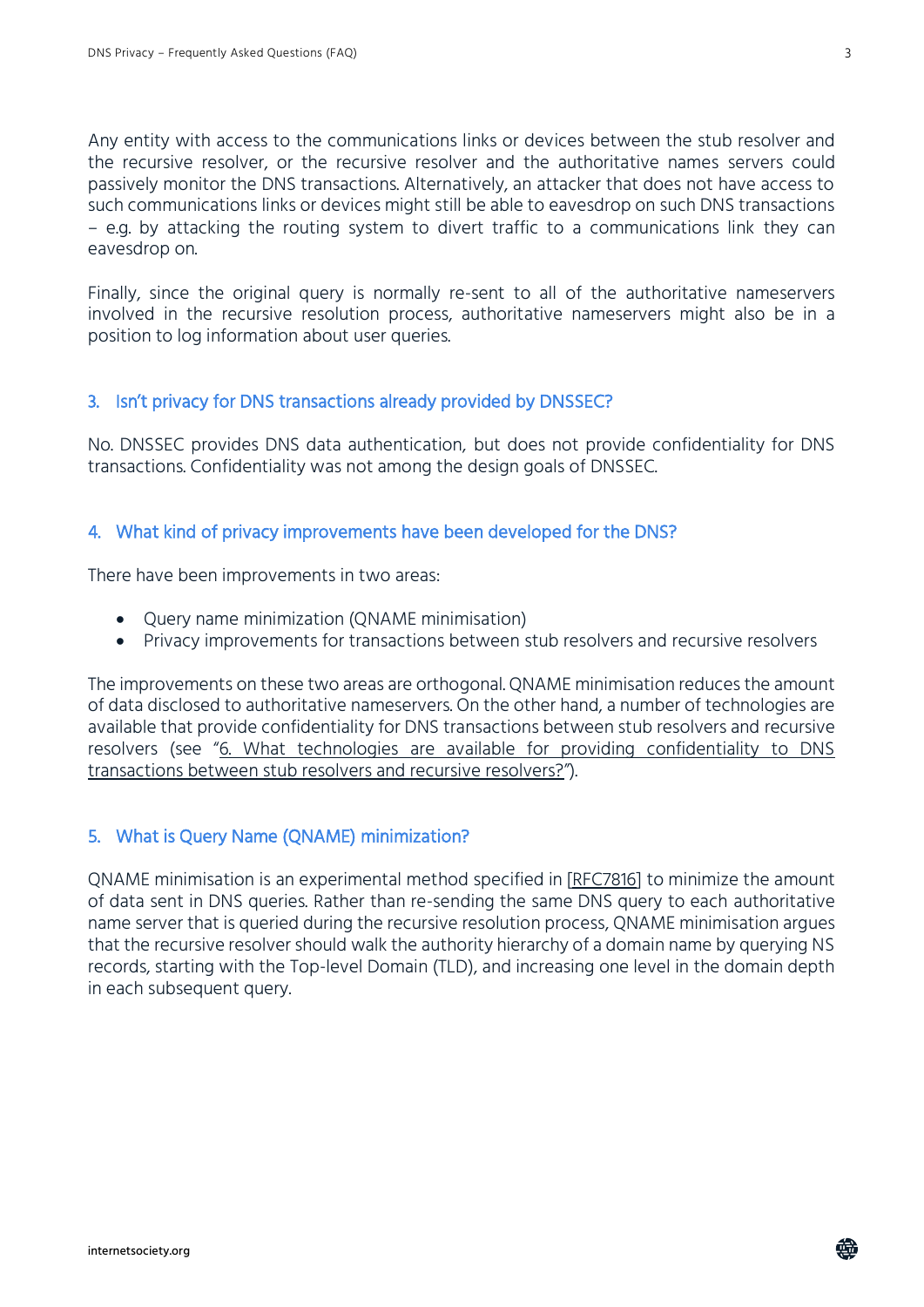For example, one possible scenario for obtaining A resource records for the domain name "www.example.com" might be:



Whereas the DNS transactions that would take place for the same scenario with QNAME minimisation would be:



龜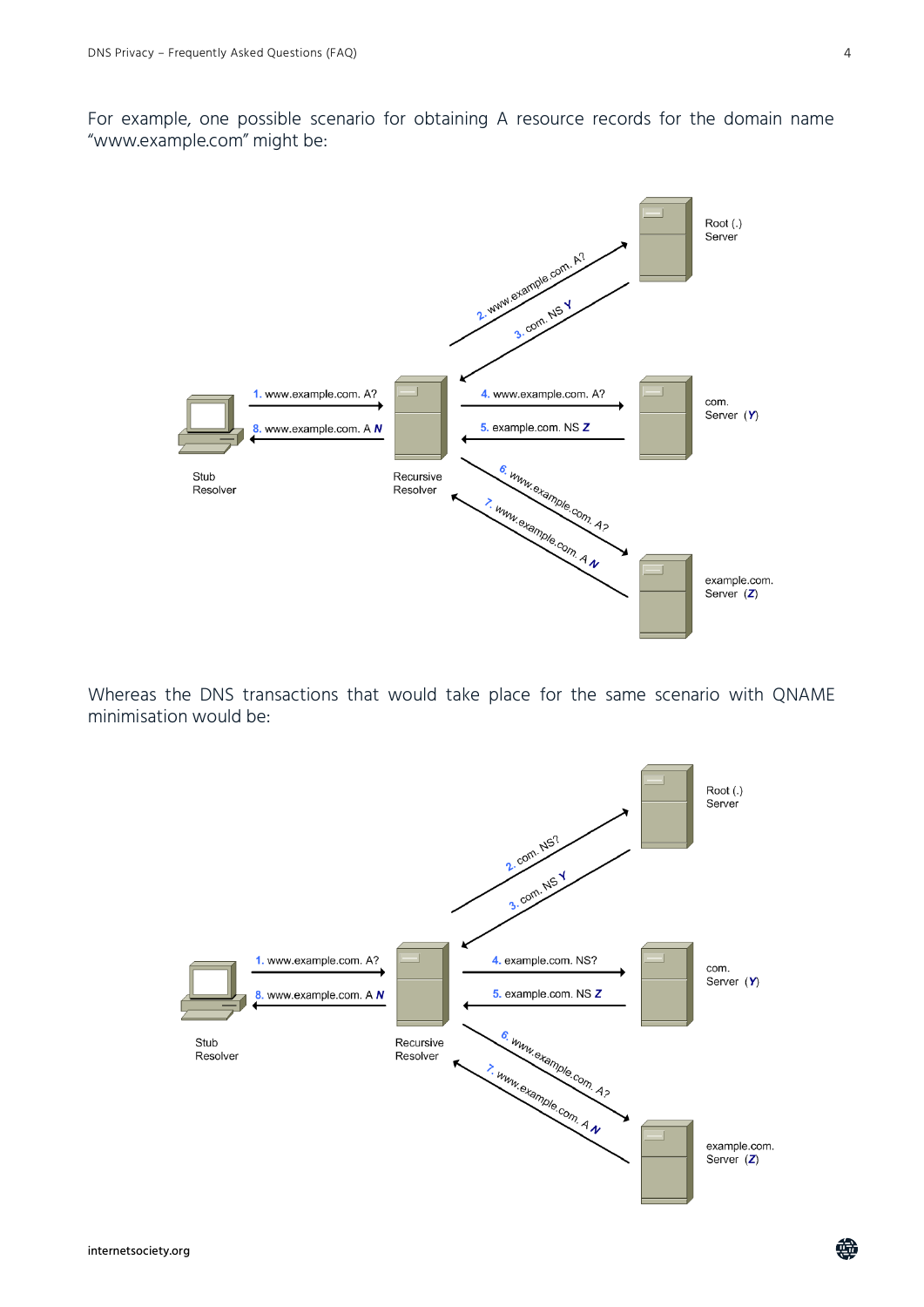QNAME minimisation is already implemented in popular recursive resolver software (see [\[DNS-](https://dnsprivacy.org/wiki/display/DP/DNS+Privacy+Implementation+Status)[IMPL\]](https://dnsprivacy.org/wiki/display/DP/DNS+Privacy+Implementation+Status)), and there is ongoing work at the DPRIVE working group of the IETF to publish QNAME minimisation on the Standards Track [\[QNAME-S\]](https://tools.ietf.org/html/draft-ietf-dnsop-rfc7816bis).

#### <span id="page-4-0"></span>6. What technologies are currently available for providing confidentiality to DNS transactions between stub resolvers and recursive resolvers?

At the time of this writing, the following technologies have been specified and/or implemented:

- DNSCrypt
- DNS over TLS (DoT)
- DNS over DTLS (DoD)
- DNS over HTTPS (DoH)

DNSCrypt has been developed outside of formal standardization bodies (such as the IETF). More information about DNSCrypt is available at [\[DNS-CRYPT\]](https://dnscrypt.info/).

DNS-over-TLS specifies how to communicate with a recursive resolver over a TLS-secured connection, and has been formally standardized in [\[RFC7858\]](https://www.rfc-editor.org/info/rfc7858).

DNS-over-DTLS specifies how to communicate with a recursive resolver over DTLS-secured 'connections' and has been formally standardized in [\[RFC8094\]](https://www.rfc-editor.org/info/rfc8094).

DNS-over-HTTPS specifies how to communicate with a recursive resolver over HTTPS, and has been formally standardized in [\[RFC8484\]](https://www.rfc-editor.org/info/rfc8484).

The above mechanisms provide confidentiality for the communications between the stub resolver and the recursive resolver, but not between the recursive resolver and the authoritative name servers. Furthermore, they do not prevent possible information leakages at the recursive resolver or the authoritative name servers involved in DNS resolution:

龠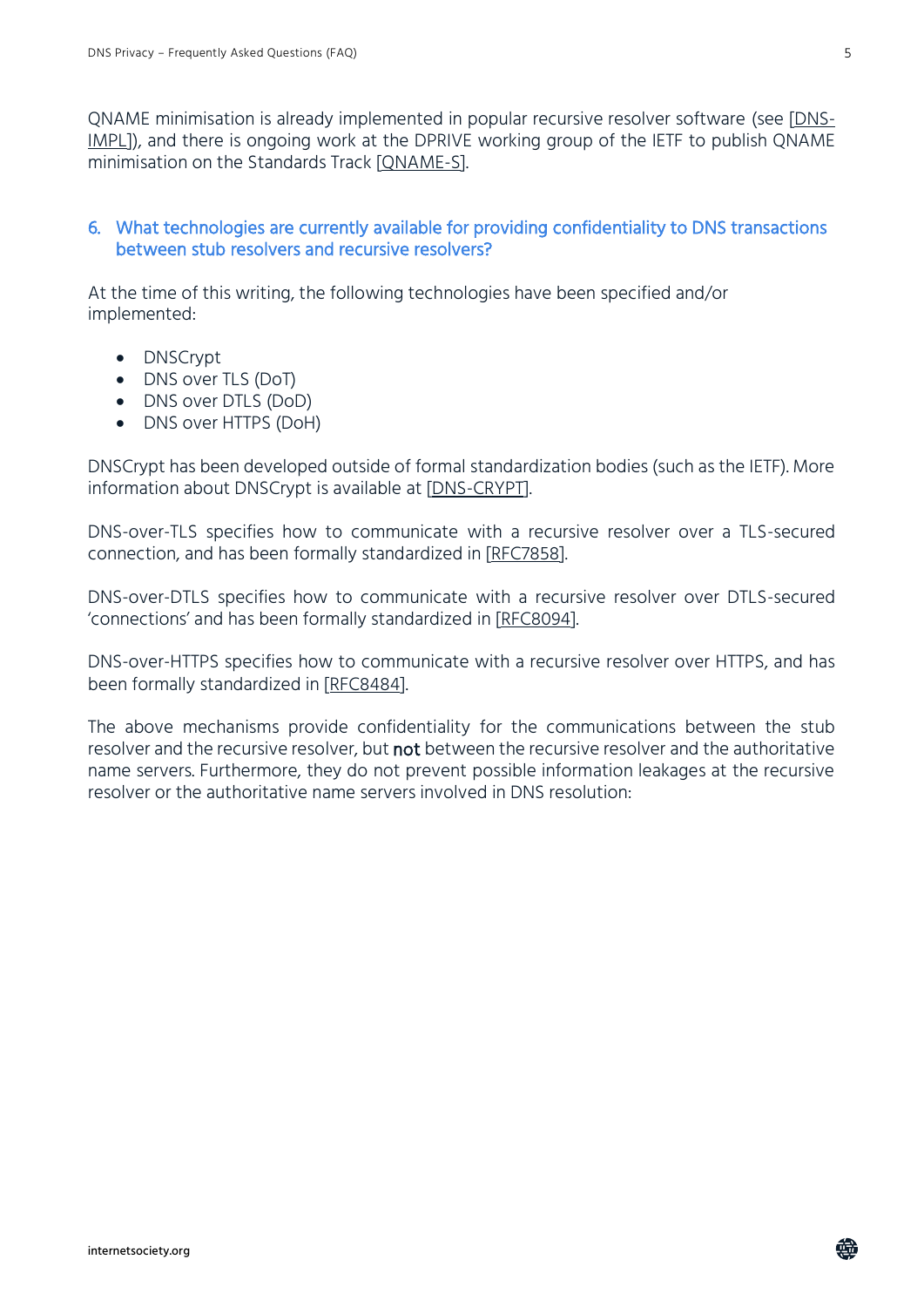

#### 7. What are the limitations of technologies such as DoT and DoH?

Technologies such as DoT and DoH are typically employed to provide confidentiality to DNS transactions between stub resolvers and recursive resolvers. However, they do not mitigate other vectors for vulnerating DNS privacy, such as the collection of information about DNS queries at the recursive resolver.

In some cases, using technologies such as DoT or DoH may imply using a third-party resolver (e.g. if the local resolver does not support any of these mechanisms). When a third-party resolver is employed, trust shifts from the local DNS provider to the third-party organization providing the recursive resolver, without affecting the ability of the organization operating the recursive resolver (whichever it is) to collect information about DNS queries.

There are a number of trade-offs associated with the selection and placement of a recursive resolver. Please see "9. What are the tradeoffs between running a recursive resolver on my What are the tradeoffs between running a recursive resolver on my own host vs. using my ISP'[s recursive resolver vs. using a third-party recursive resolver?](#page-6-0)" for further details.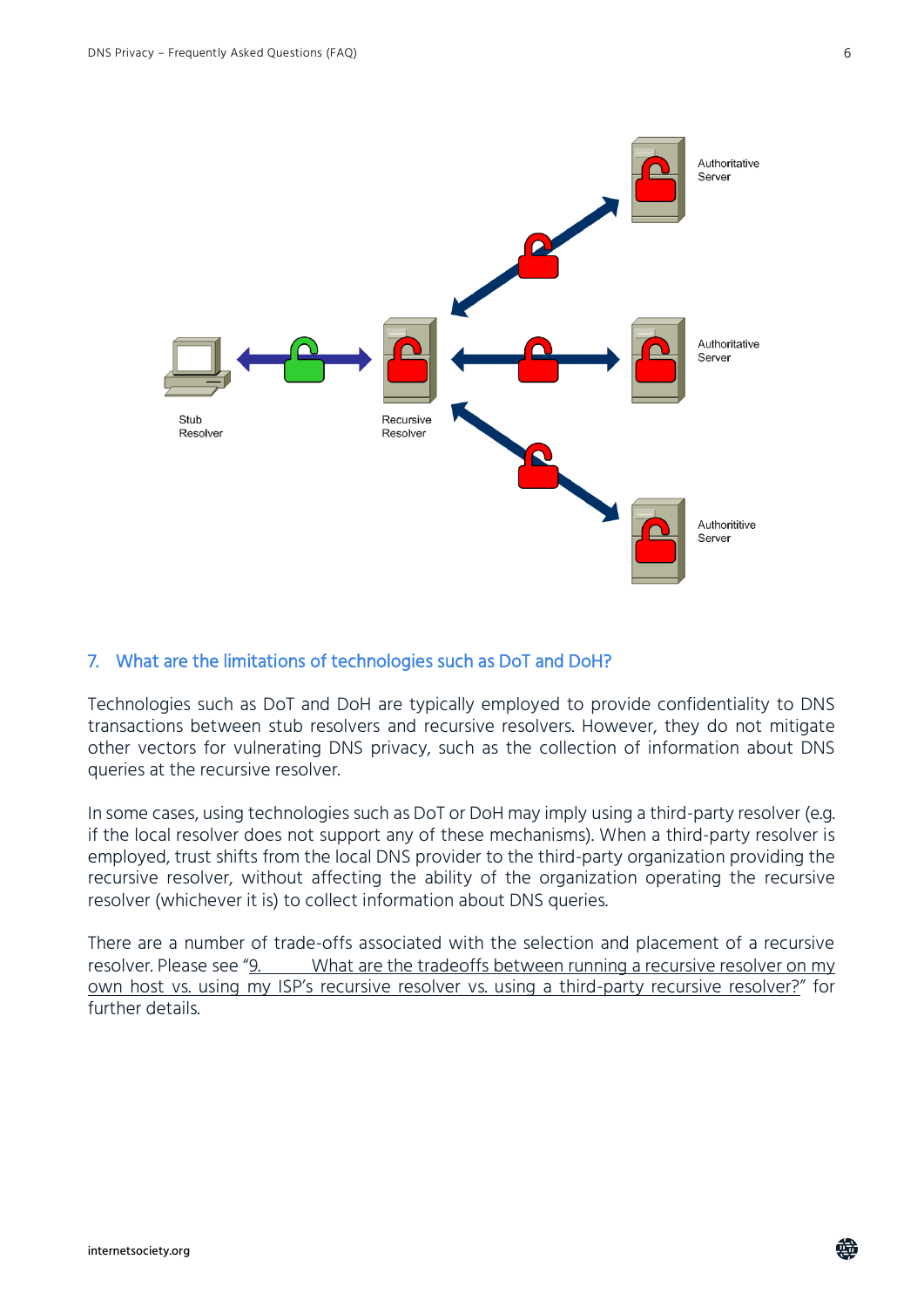#### 8. Will information such as the names of the websites I visit be concealed from eavesdroppers and rogue actors if I employ DNS privacy technologies?

No. DNS privacy technologies only improve the privacy of DNS transactions, but do not mitigate other information leakages. Information such as the web sites you visit may leak in a number of ways, including via the Server Name Identification (SNI) TLS extension - even if HTTPS is employed.

Even when it comes to DNS traffic, technologies such as DoT and DoH only encrypt transactions between the stub resolver (at the local host) and the recursive resolver. DNS queries can therefore still be collected, e.g. by the recursive resolver.

#### <span id="page-6-0"></span>9. What are the tradeoffs between using a recursive resolver on my own host, versus using my ISP's recursive resolver, versus using a third-party recursive resolver?

| <b>Resolver</b>                                       | On host      | On CPE       | At ISP           | <b>Third Party</b>               |
|-------------------------------------------------------|--------------|--------------|------------------|----------------------------------|
| Logged queries                                        | <b>No</b>    | <b>No</b>    | Yes              | Yes                              |
| Eavesdropped                                          | Anywhere     | Anywhere     | From host to ISP | <b>No</b>                        |
| Identity exposed<br>to Authoritatve<br><b>Servers</b> | Host         | Network      | <b>ISP</b>       | Third-Party                      |
| Legal jurisdiction                                    | Same as host | Same as host | Same as host     | Same as third-<br>party resolver |
| Topologically-<br>dependent<br>responses              | Yes          | Yes          | Yes              | <b>No</b>                        |

The following table summarizes the tradeoffs between different recursive resolvers:

In the table above, the meaning of each row is as follows:

- Logged queries: whether DNS query information can be trivially logged, without even the need of eavesdropping.
- Eavesdropped: where in the network queries could be eavesdropped such that the identity of the host or host network becomes exposed.
- Identity exposed to authoritative servers: identity being exposed to authoritative nameservers via the source address of the DNS queries.
- Legal jurisdiction: relates to the legal power over the recursive nameservers.
- Topologically-dependent responses: whether DNS responses may be topologicallydependent (e.g. a CDN responding with the address of a close server)

In the table above, "CPE" assumes a user-controlled and user-configured CPE router. We note that in many deployments, the CPE may actually be controlled and operated by the ISP.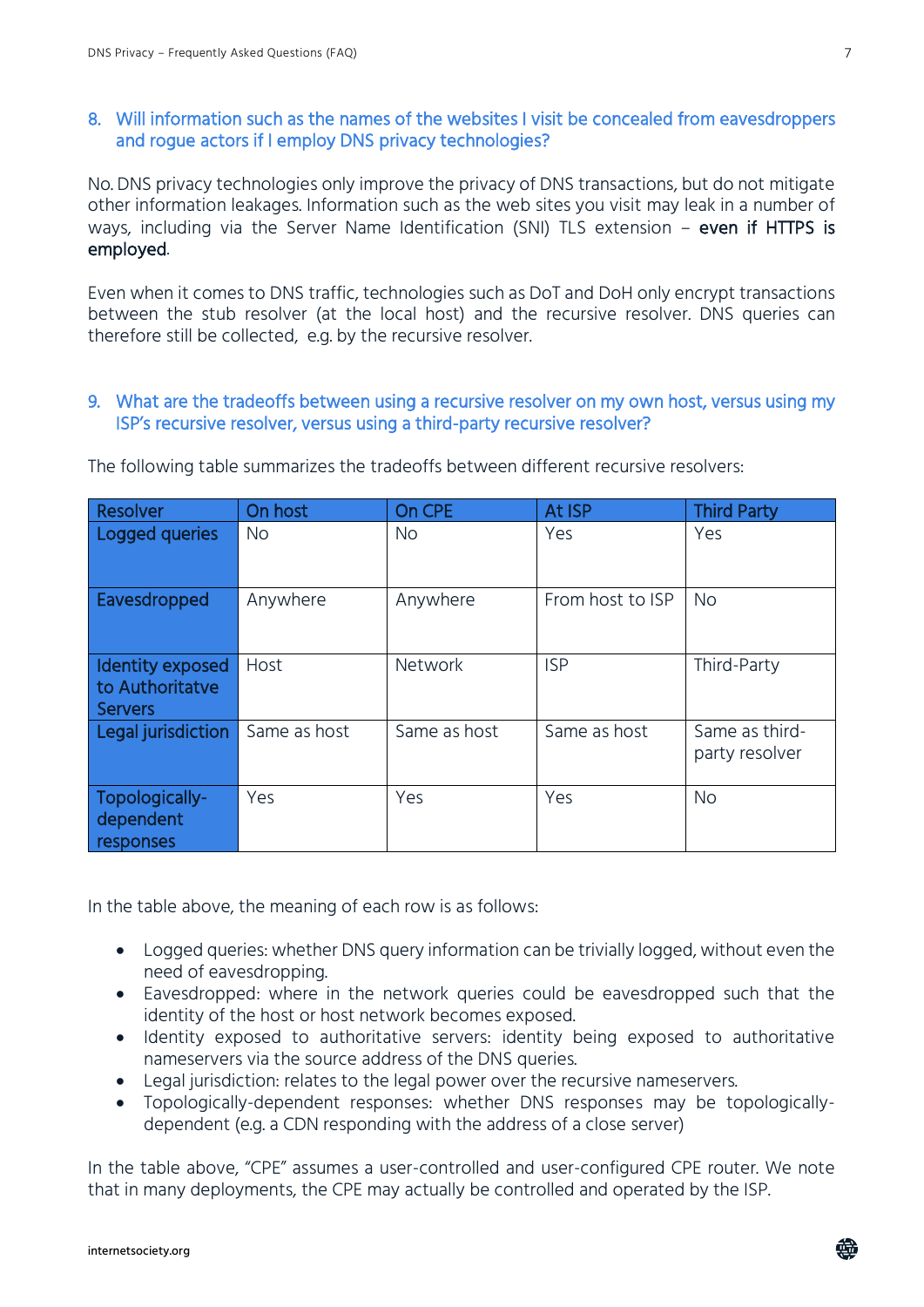#### 10. Should I enable mechanisms such as DoH or DoT for encrypting transactions with the recursive resolver?

It depends. Whilst there is a tendency to assume that it is preferable to employ a *privacy*enhanced recursive resolver over the one advertised on the local network (e.g. the one provided by local ISP), the choice of the recursive resolver should be based on an actual threat model. For example, if the adversary is expected to operate closer to the local ISP (or is assumed to be the ISP itself), encrypting all queries towards a third-party recursive resolver might help improve privacy. However, if the main adversary is assumed to operate on external networks, then using a third-party recursive resolver might actually have a negative impact on privacy.

Employing a third-party recursive resolver might imply that DNS traffic is handled by an organization with a different legal jurisdiction, and may result in the use of recursive resolvers that are shared by a larger number of users. This has the effect of the concentrating trust of a large number of hosts to a small set of recursive resolvers which become more attractive to roque actors, etc..

On the other hand, when communicating with the recursive resolver of choice, it is generally preferable to employ mechanisms that encrypt DNS transactions (such as DoT) as opposed to traditional plain text DNS transactions. For example, if an ISP-provided recursive resolver is to be employed that implements DoT, it will prevent eavesdroppers on the local network from collecting information about the DNS queries made by local users.

#### 11. May I be (inadvertently) using a third-party recursive resolver, as opposed to the recursive resolver advertised by my local network or the recursive resolver on my local host?

Yes. There have been news from organizations developing web browsers and operating systems that they have considered enabling DNS privacy technologies that would send all DNS queries to a third-party recursive resolver, as opposed to the recursive resolver advertised by the local network. (see [\[ANDROID\]](https://security.googleblog.com/2018/04/dns-over-tls-support-in-android-p.html) and [\[FIREFX-DOH\]](https://blog.nightly.mozilla.org/2018/06/01/improving-dns-privacy-in-firefox/)) – albeit the controversy has been rather significant [\[UNGLEICH\]](https://blog.ungleich.ch/en-us/cms/blog/2018/08/04/mozillas-new-dns-resolution-is-dangerous/).

Please check the documentation of your operating system and your web browser for an authoritative answer on the DNS technologies they employ.

#### 12. Should I employ QNAME minimisation?

Yes. QNAME minimization is useful to minimize the amount of data exposed to authoritative nameservers. Please check "[5. What is Query Name \(QNAME\) minimization?"](#page-2-0) for more information.

#### 13. Do any of the DNS privacy improvements relieve me from using privacy technologies such as VPNs or the Tor network?

Not at all. Technologies such as VPNs or the Tor network [\[TOR\]](https://www.torproject.org/) offer other privacy services, normally concealing a lot more than the DNS queries.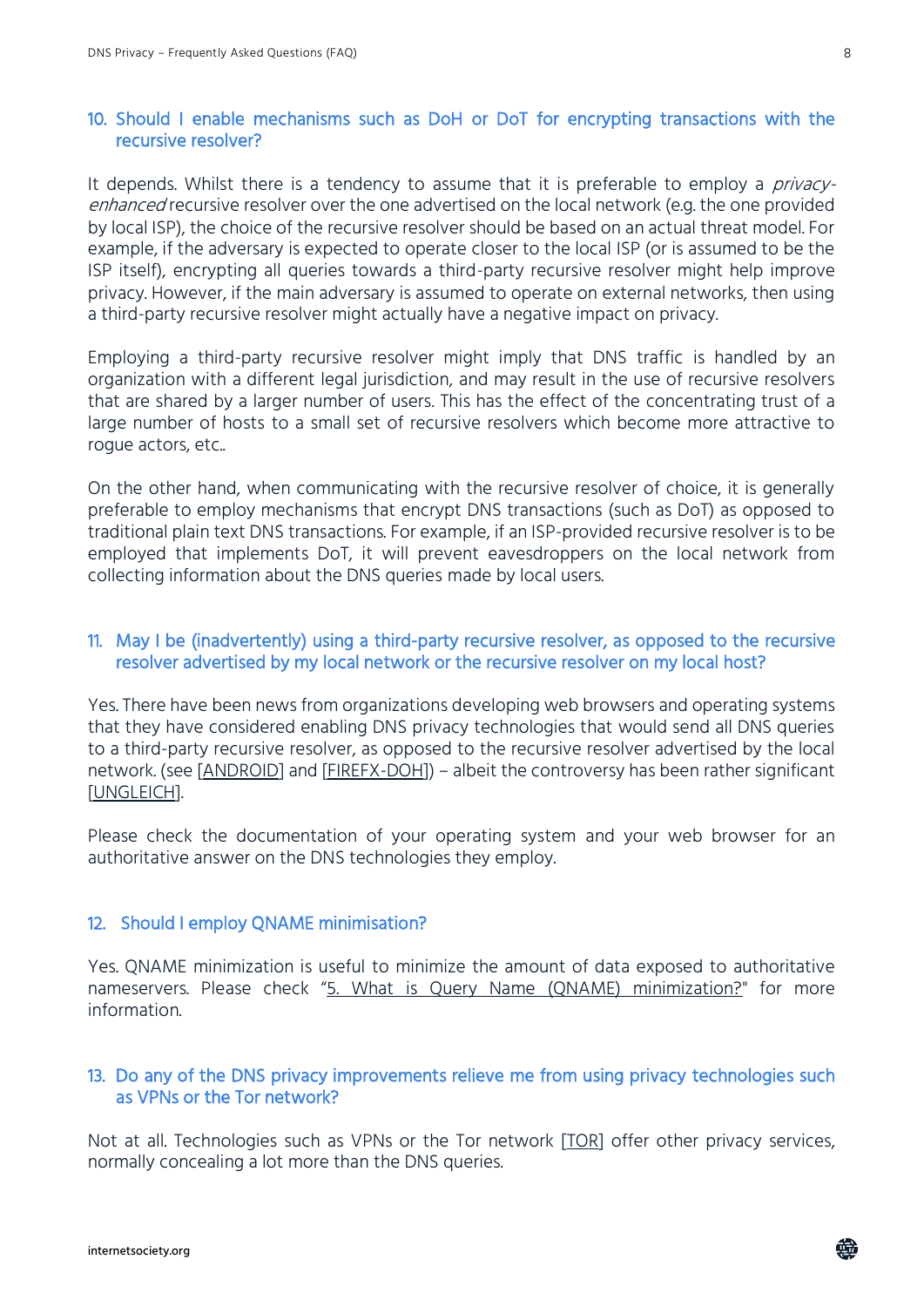### 14. Where can I find more detailed information about DNS privacy?

We have published a document entitled "Introduction to DNS Privacy" [\[DNSP-INTRO\]](https://www.internetsociety.org/resources/deploy360/dns-privacy/intro/) that contains more detailed information about this topic, along with a number of references for further information.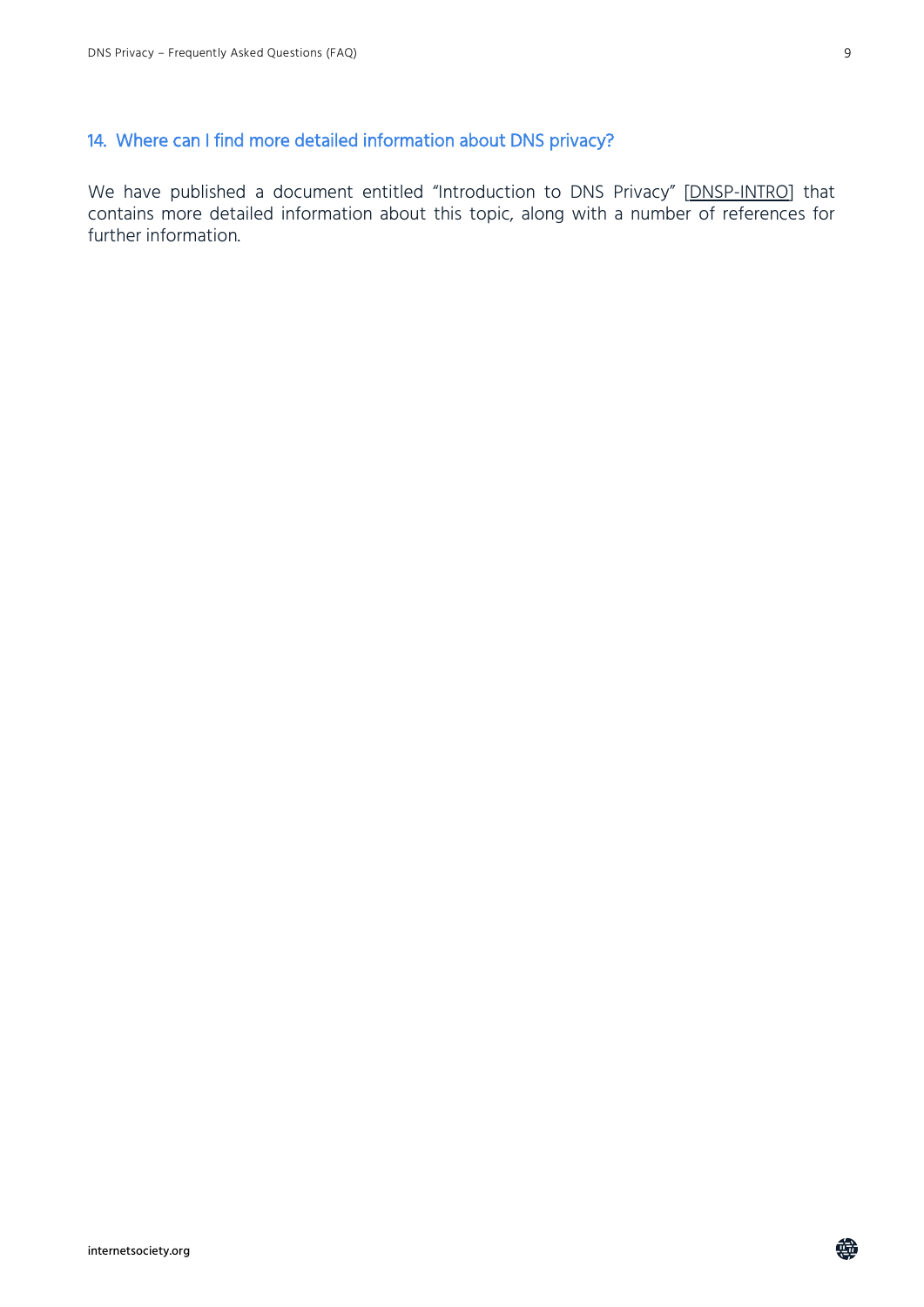## Acknowledgements

Stéphane Bortzmeyer, Kevin Meynell, Hugo Salgado, Dan York, and Jan Žorž provided valuable comments on this document.

#### References

| [ANDROID]    | "DNS over TLS support in Android P Developer Preview". Google Security Blog.<br>April 17, 2018.<br>https://security.googleblog.com/2018/04/dns-over-tls-support-in-android-<br>p.html                                            |
|--------------|----------------------------------------------------------------------------------------------------------------------------------------------------------------------------------------------------------------------------------|
| [DNS-CRYPT]  | DNSCrypt web site.<br>https://dnscrypt.info/                                                                                                                                                                                     |
| [DNS-IMPL]   | "DNS Privacy Implementation Status", last updated September 11, 2018.<br>https://dnsprivacy.org/wiki/display/DP/DNS+Privacy+Implementation+Status                                                                                |
| [DNSP-INTRO] | Gont, F. "Introduction to DNS Privacy". March 2019.<br>https://www.internetsociety.org/resources/deploy360/dns-privacy/intro/                                                                                                    |
| [DPRIVE-WG]  | DNS PRIVate Exchange (dprive) working group.<br>https://datatracker.ietf.org/wg/dprive/about/                                                                                                                                    |
| [FIREFX-DOH] | "Improving DNS Privacy in Firefox".<br>https://blog.nightly.mozilla.org/2018/06/01/improving-dns-privacy-in-firefox/                                                                                                             |
| [QNAME-S]    | "DNS Query Name Minimisation to Improve Privacy", IETF Internet-Draft (work<br>in progress), draft-ietf-dnsop-rfc7816bis-01<br>https://tools.ietf.org/html/draft-ietf-dnsop-rfc7816bis                                           |
| [RFC7816]    | Bortzmeyer, S., "DNS Query Name Minimisation to Improve Privacy", RFC 7816,<br>DOI 10.17487/RFC7816, March 2016.<br>https://www.rfc-editor.org/info/rfc7816                                                                      |
| [RFC7858]    | Hu, Z., Zhu, L., Heidemann, J., Mankin, A., Wessels, D., and P. Hoffman,<br>"Specification for DNS over Transport Layer Security (TLS)", RFC 7858, DOI<br>10.17487/RFC7858, May 2016.<br>https://www.rfc-editor.org/info/rfc7858 |
| [RFC8094]    | Reddy, T., Wing, D., and P. Patil, "DNS over Datagram Transport Layer Security<br>(DTLS)", RFC 8094, DOI 10.17487/RFC8094, February 2017.<br>https://www.rfc-editor.org/info/rfc8094                                             |
| [RFC8484]    | Hoffman, P., and P. McManus, "DNS Queries over HTTPS (DoH)", RFC 8484, DOI<br>10.17487/RFC8484, October 2018.<br>https://www.rfc-editor.org/info/rfc8484                                                                         |

奙